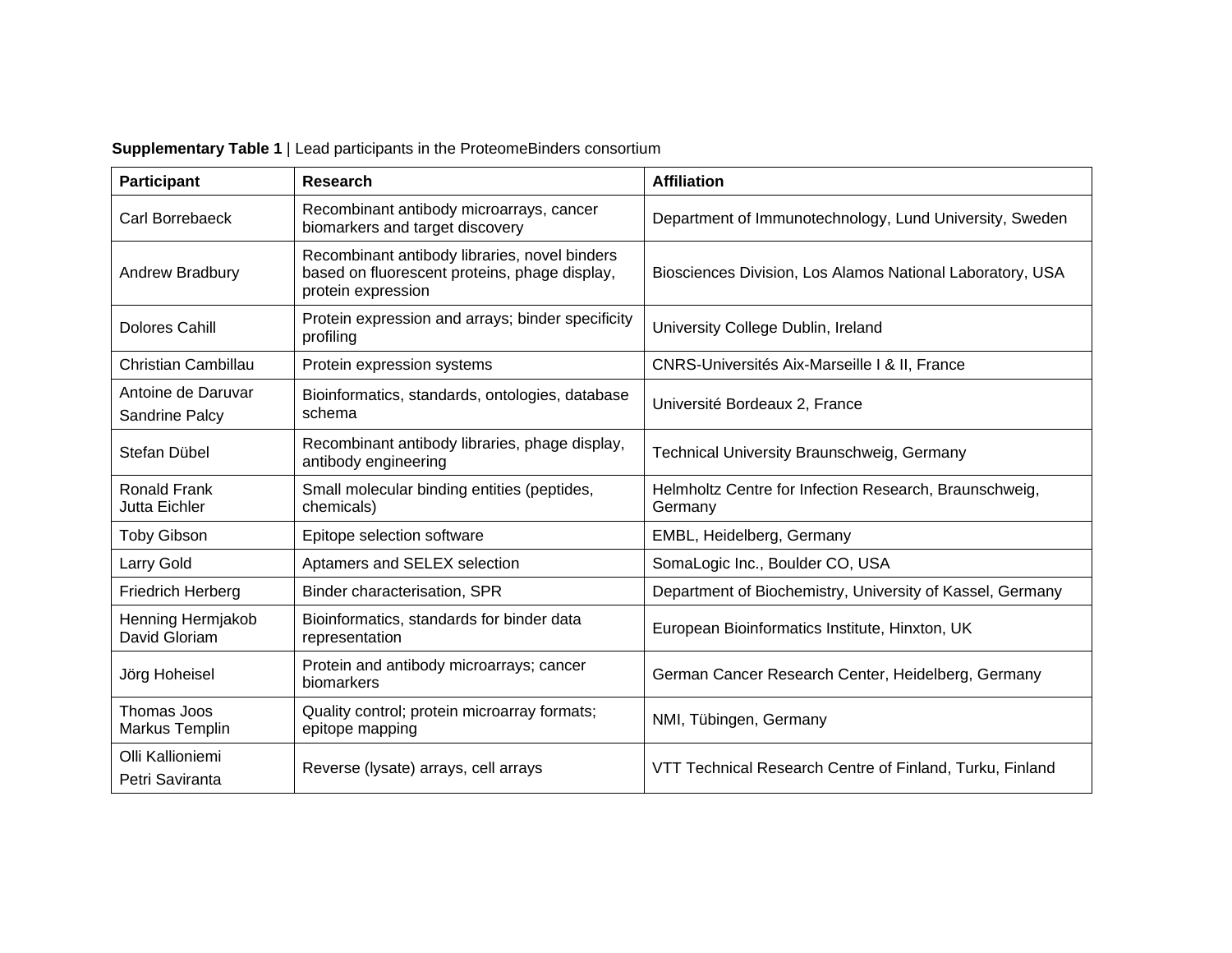| <b>Manfred Koegl</b>               | cDNA clone collections, protein microarrays,<br>protein expression                                    | Resource Center for Genome Research, Heidelberg, Gemany                                      |
|------------------------------------|-------------------------------------------------------------------------------------------------------|----------------------------------------------------------------------------------------------|
| Zoltán Konthur<br>Sylvia Krobitsch | Recombinant antibodies, phage display,<br>automation<br>Blocking binders, yeast 2-hybrid              | Max Planck Institute for Molecular Genetics, Berlin, Germany                                 |
| <b>Bernhard Korn</b>               | ORF clone collections, expression systems,<br>proteomics facility                                     | Genomics & Proteomics Core Facilities, German Cancer<br>Research Center, Heidelberg, Germany |
| <b>Ulf Landegren</b>               | Sensitive protein detection, proximity ligation                                                       | The Rudbeck Laboratory, Uppsala University, Sweden                                           |
| Silvère van der Maarel             | Heavy chain (camelid) antibodies, intrabodies,<br>phage display                                       | Leiden University Medical Center, Leiden, The Netherlands                                    |
| John McCafferty                    | Protein expression systems, recombinant<br>antibody libraries, phage display                          | Wellcome Trust Sanger Institute, Wellcome Trust Genome<br>Campus, Hinxton, UK                |
| Serge Muyldermans                  | Heavy chain (camelid) antibodies, single<br>domains                                                   | VIB, Vrije Universiteit Brussel, Brussels, Belgium                                           |
| Per-Åke Nygren                     | Alternative binder protein scaffolds, affibodies,<br>phage display                                    | School of Biotechnology, KTH, Stockholm, Sweden                                              |
| Andreas Plückthun                  | Libraries of recombinant antibodies and<br>DARPins, phage and ribosome display, E. coli<br>expression | Department of Biochemistry, University of Zurich, Switzerland                                |
| <b>Bojan Polic</b>                 | High throughput mouse monoclonal antibody<br>production facility                                      | Medical Faculty University of Rijeka, Croatia                                                |
| Michael Przybylski                 | Epitope and paratope analysis by high<br>performance FT-MS                                            | University of Konstanz, Gemany                                                               |
| Alan Sawyer                        | High throughput mouse monoclonal antibody<br>production facility                                      | EMBL Monoclonal Antibody Core Facility, Monterotondo, Italy                                  |
| David Sherman                      | Bioinformatics, binder ontology, database<br>schema                                                   | Laboratoire Bordelais de Recherche en Informatique                                           |